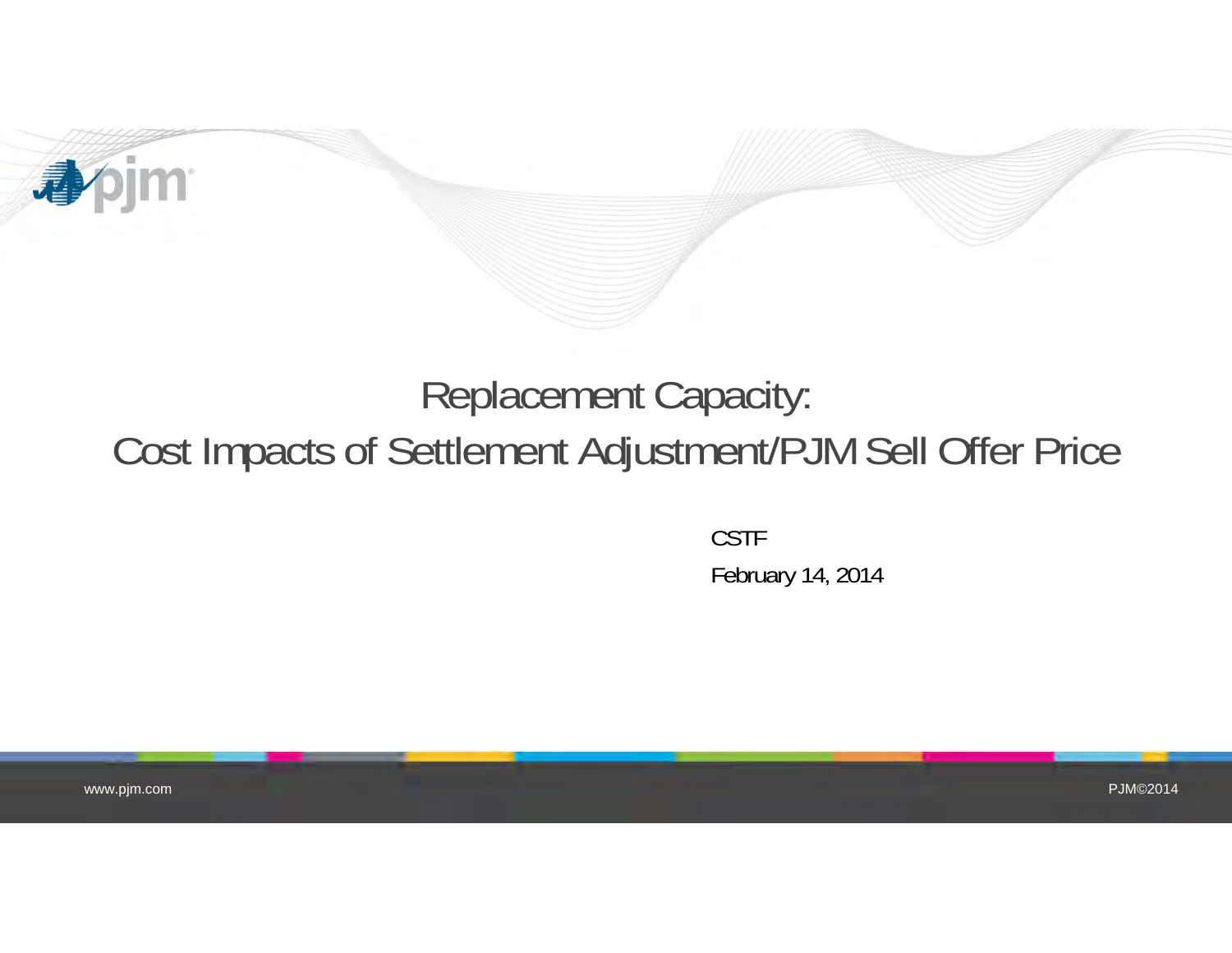

Two Component Solutions of Main Motion

- • PJM Sell Offer Price
	- PJM Sell Offer Price would be formed using an upward sloping offer curve that was floored at the BRA clearing price (offer price could be equal to or greater than the BRA price, but not lower)
- $\bullet$  IA Settlement Adjustment
	- Cleared buy bids settle against the IA CP *plus pay the difference between the BRA clearing price for the relevant Delivery Year and the IA CP for the cleared buy bid quantity*. The total amount paid by IA buyers is allocated zonally to LSEs proportionally based on their daily share of the total reliability charges.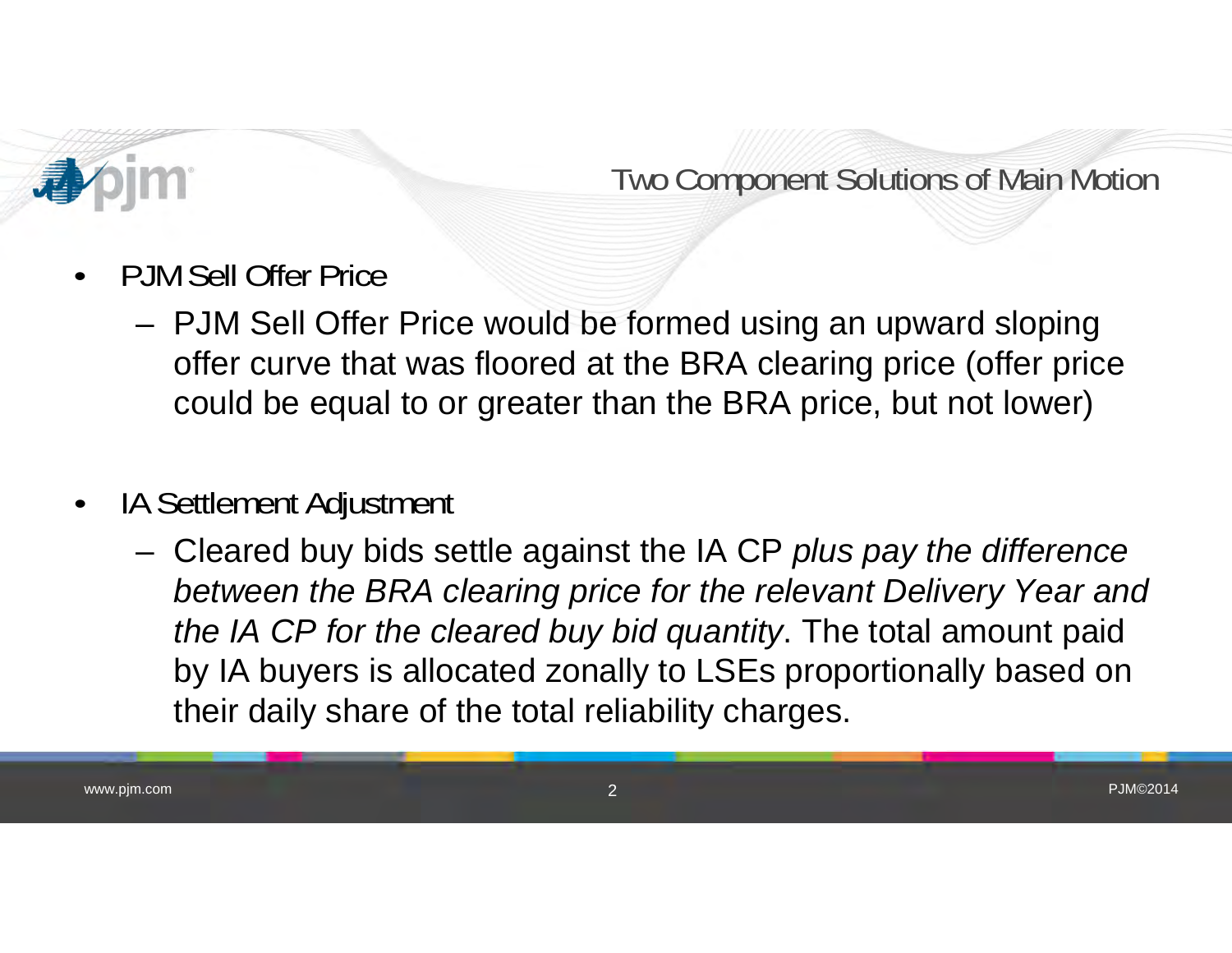Cost Impact of Proposed Component Solutions in Main Motion

- • To estimate cost impact of the PJM sell offer price component, PJM has re-run all IAs for 12/13, 13/14 and 14/15 DYs with all inputs held exactly as they were with exception that the PJM sell offer price was reset to the BRA CP if original sell offer price was below the BRA CP
	- – All other IA inputs were maintained exactly as they were including participant buy bid quantities and bid prices, participant sell offer quantities and offer prices, PJM buy bid quantities and bid prices, PJM sell offer quantities (only PJM sell offer price was changed) and LDA import limits
- • An IA Settlement Adjustment charge was determined for the cleared buy bid MWs of the IA simulations described above based on the difference between the BRA CPs and the simulated IA CPs

www.pjm.com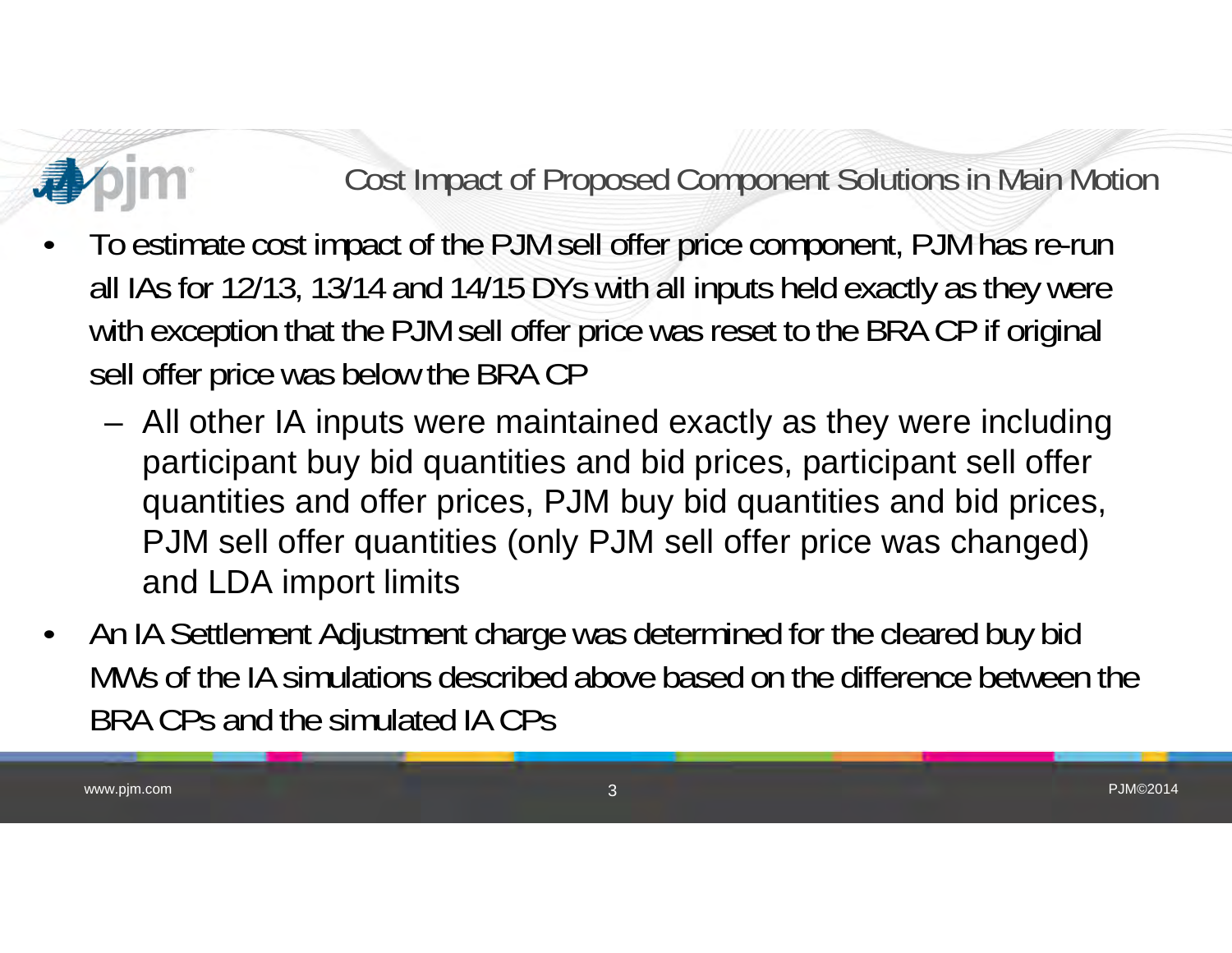

#### **Status-Quo: Actual Values**

|                 | <b>BRA Resource</b> |               |                      |
|-----------------|---------------------|---------------|----------------------|
| <b>Delivery</b> | Credits             | Net IA Impact | <b>Load Payments</b> |
| Year            | (\$/Day)            | \$/Day)       | (\$/Day)             |
| 2012/13         | \$10,352,568        | $-$113,087$   | \$10,465,654         |
| 2013/14         | \$18,376,206        | \$162,906     | \$18,213,299         |
| 2014/15         | \$19,870,628        | \$40,618      | \$19,830,010         |

Status-Quo Cost vs Main Motion Cost12/13, 13/14, 14/15 Delivery Year Auctions Load Payments column is amount collected from load needed to pay BRA resource credits minus Net IA Impact. Net IA Impact is equal to payments collected from cleared participant IA buy bids minus credits owed to cleared participant IA sell offers.

Net IA Impact detailed on next 3 slides.

Main motion results of table below include IA Settlement Adjustment charges which are collected from cleared participant buys bids and allocated to load.

#### **Main Motion: PJM Sell Price floored at BRA Price + IA Settlement Adjustment**

|                 | <b>BRA Resource</b> |               | <b>IA Settlement</b> |              |                                                |
|-----------------|---------------------|---------------|----------------------|--------------|------------------------------------------------|
| <b>Delivery</b> | Credits             | Net IA Impact | Adjustment           |              | Load Payments Amount of Load Payment Reduction |
| Year            | \$/Day)             | \$/Day)       | (S/Day)              | (S/Day)      | vs. Status Quo (\$/Day)                        |
| 2012/13         | \$10,352,568        | $-$ \$120,098 | \$290,391            | \$10,182,275 | \$283,379                                      |
| 2013/14         | \$18,376,206        | \$16,695      | \$523,959            | \$17,835,552 | \$377,747                                      |
| 2014/15         | \$19,870,628        | $-$ \$41,481  | \$752,866            | \$19,159,243 | \$670,767                                      |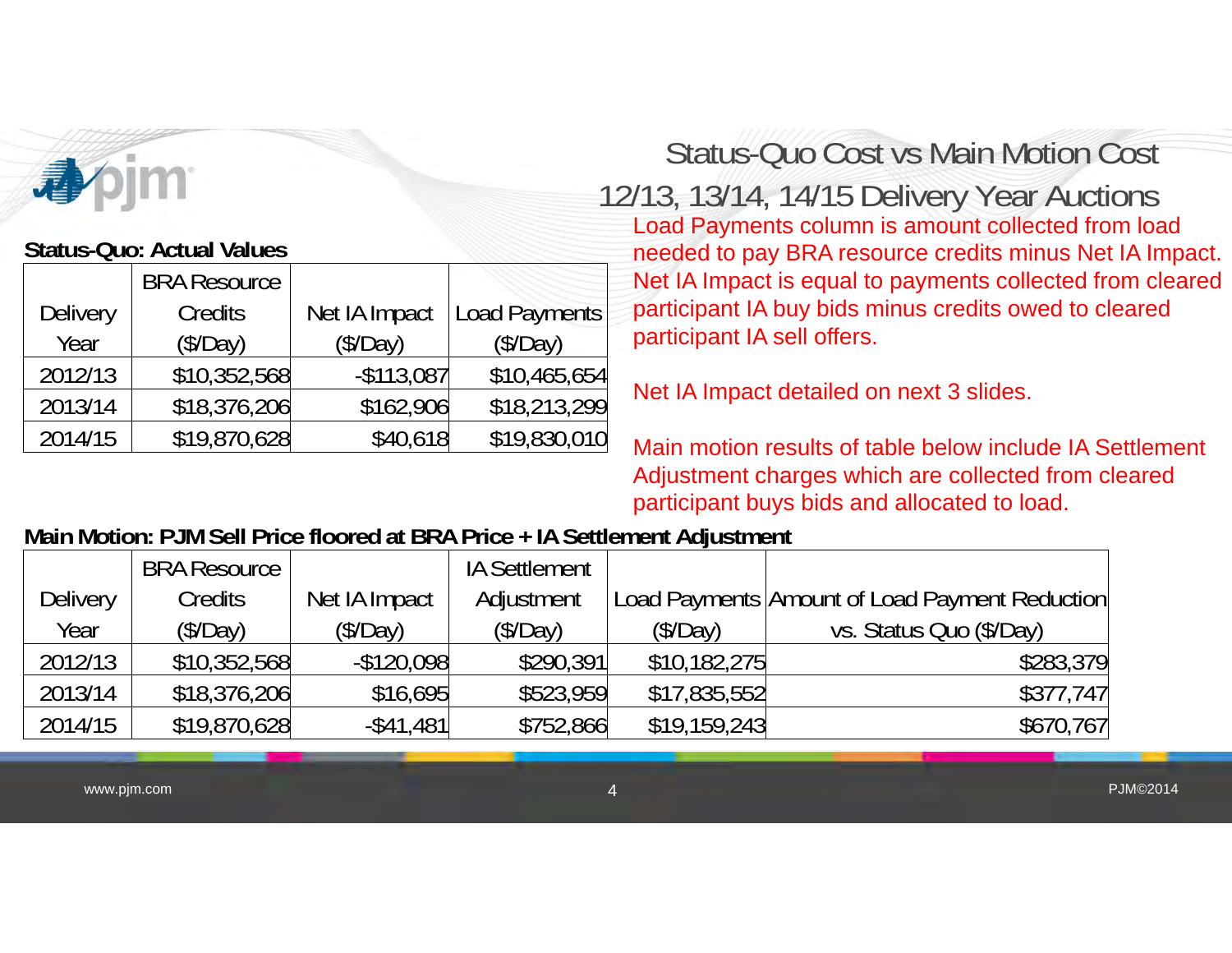### Net IA Impact

- •Net IA Impacts of the status-quo and main motion are detailed on next 2 slides
- • Expressed in MW quantity and dollars based on cleared participant IA buy bids minus cleared participant IA sell offers
- • Net IA Impact (quantity and dollars) is a function of cleared PJM IA sell offers and PJM IA buy bids, as well as, if necessary, the procurement and offsetting release of capacity to resolve reduced LDA import limits introduced by removal of Backbone Projects from the model
- • positive Net IA Impact MW quantity indicates a net PJM release of capacity and negative MW quantity indicates a net PJM purchase of capacity
- • positive Net IA Impact \$ amount reduces required load payments and negative \$ amount increases required load payments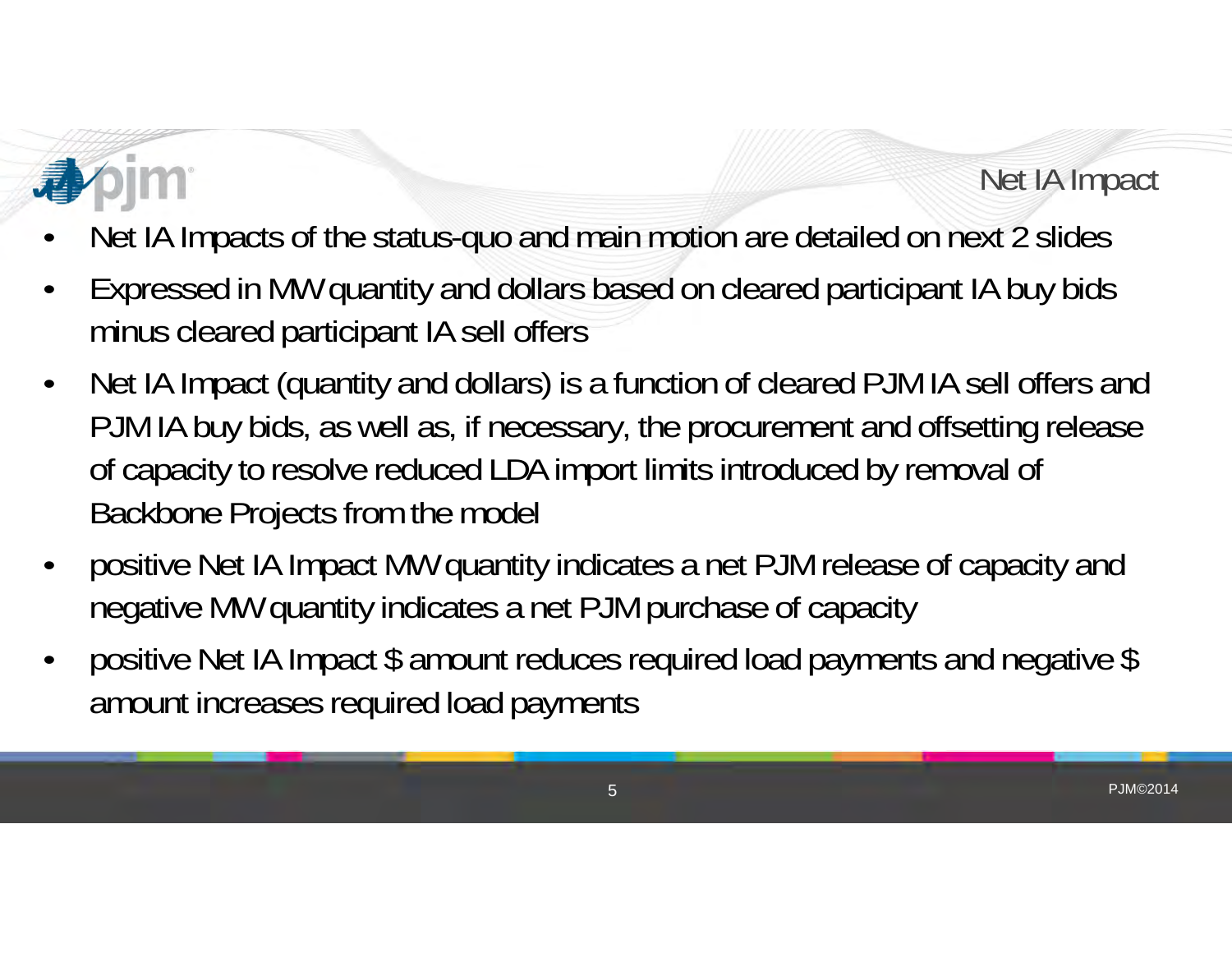### Status Quo – Net IA Impact

| <b>Delivery</b> | <b>Cleared Participant</b><br><b>IA Sell Offers</b> |                | <b>Cleared Participant</b><br><b>IA Buy Bids</b> |                | <b>Net IA Impact</b> |                |
|-----------------|-----------------------------------------------------|----------------|--------------------------------------------------|----------------|----------------------|----------------|
| Year            |                                                     | <b>Credits</b> |                                                  | <b>Charges</b> |                      | <b>Charges</b> |
|                 | <b>MW</b>                                           | (\$/Day)       | <b>MW</b>                                        | (\$/Day)       | <b>MW</b>            | (\$/Day)       |
| 2012/13         | 4,930                                               | \$212,287      | 9,346                                            | \$99,200       | 4,416                | $-$113,087$    |
| 2013/14         | 7,087                                               | \$249,871      | 13,649                                           | \$412,778      | 6,562                | \$162,907      |
| 2014/15         | 7,149                                               | \$199,395      | 11,326                                           | \$240,017      | 4,178                | \$40,622       |

- •Table above shows actual aggregated MW and \$ values from all 3 IAs of 12/13 & 13/14 and first 2 IAs of 14/15
- •Net IA Impact (MW and \$) equal to cleared participant buy bids minus cleared participant sell offers